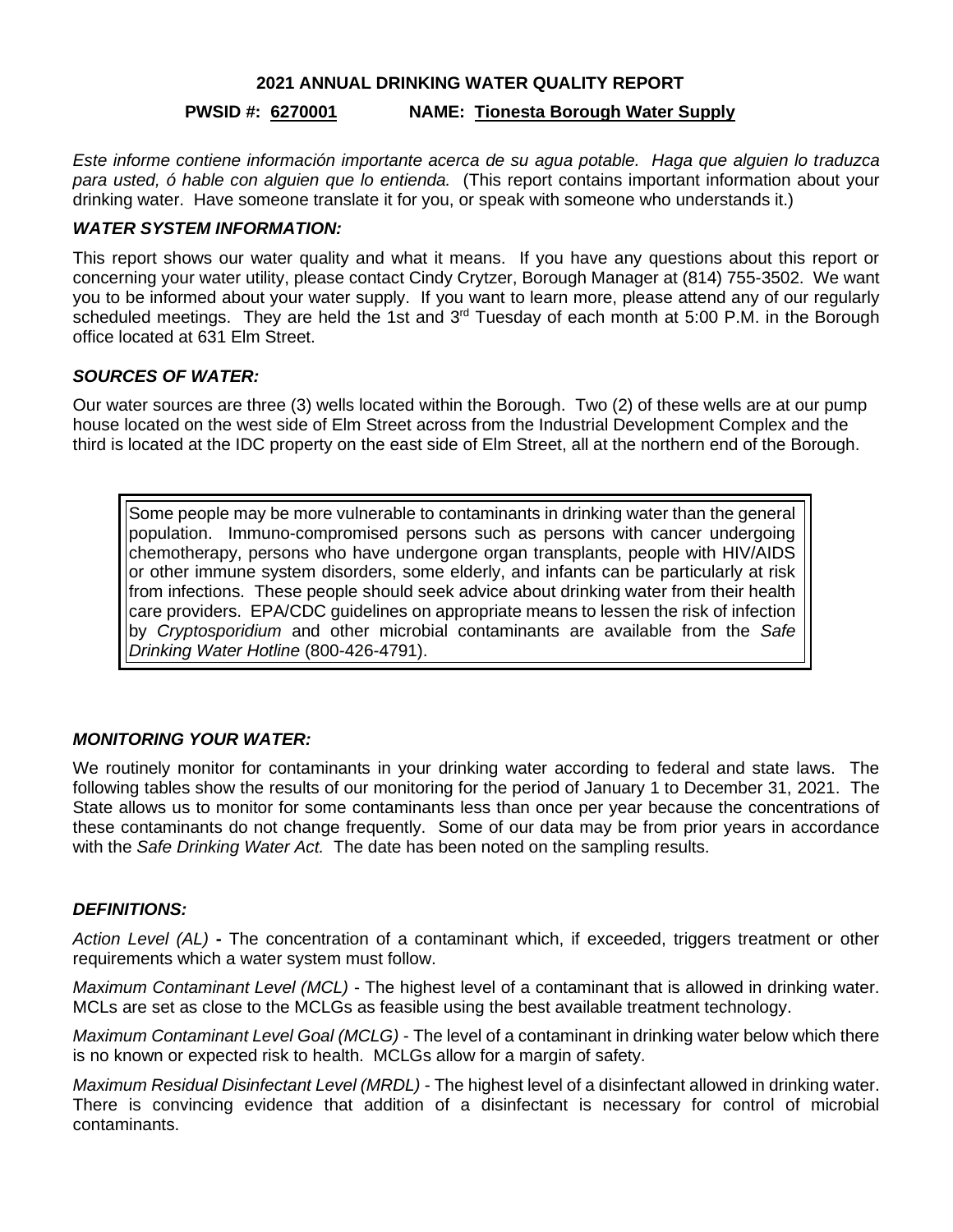*Maximum Residual Disinfectant Level Goal (MRDLG)* - The level of a drinking water disinfectant below which there is no known or expected risk to health. MRDLGs do not reflect the benefits of the use of disinfectants to control microbial contaminants.

*Minimum Residual Disinfectant Level (MinRDL) -* The minimum level of residual disinfectant required at the entry point to the distribution system.

*ppb* = parts per billion, or micrograms per liter (μg/L)

*ppm* = parts per million, or milligrams per liter (mg/L)

# *DETECTED SAMPLE RESULTS:*

| <b>Chemical Contaminants</b>             |                                                          |                   |                                    |                          |               |                                               |           |              |                              |                              |                         |  |                                                                                                                    |
|------------------------------------------|----------------------------------------------------------|-------------------|------------------------------------|--------------------------|---------------|-----------------------------------------------|-----------|--------------|------------------------------|------------------------------|-------------------------|--|--------------------------------------------------------------------------------------------------------------------|
| <b>Contaminant</b>                       | <b>MCL</b><br>in<br><b>CCR</b><br><b>Units</b>           | <b>MCLG</b>       |                                    | Level<br><b>Detected</b> |               | Range of<br><b>Detections</b>                 |           | <b>Units</b> |                              | <b>Sample</b><br><b>Date</b> | <b>Violation</b><br>Y/N |  | Sources of<br><b>Contamination</b>                                                                                 |
| Chlorine                                 | 4<br><b>MRDL</b>                                         | 4<br><b>MRDLG</b> |                                    | 0.88                     |               | $0.75 - 0.88$                                 |           | ppm          |                              | 2021                         | N                       |  | Water additive to<br>control microbes                                                                              |
| <b>Total Haloacetic</b><br>Acids         | 60                                                       | n/a               |                                    |                          | 17.0          |                                               | 17.0-17.0 |              | 8/17/21                      |                              | $\mathsf{N}$            |  | By-product<br>of drinking water<br>disinfection                                                                    |
| Total<br>Trihalomethanes                 | 80                                                       | n/a               | 44.3                               |                          |               | 44.3-44.3                                     |           | ppb          | 8/17/21                      |                              | $\mathsf{N}$            |  | By-product<br>of drinking water<br>chlorination                                                                    |
| Barium (IOC)                             | 2                                                        | $\overline{2}$    |                                    | 0.091                    |               | $0.091 -$<br>0.091                            |           | ppm          | 7/29/21                      |                              | N                       |  | of<br>Discharge<br>drilling<br>wastes;<br>Discharge<br>from<br>Metal Refineries;<br>Ersoion of Natural<br>Deposits |
|                                          |                                                          |                   |                                    |                          |               |                                               |           |              |                              |                              |                         |  |                                                                                                                    |
|                                          |                                                          |                   |                                    |                          |               |                                               |           |              |                              |                              |                         |  |                                                                                                                    |
| <b>Entry Point Disinfectant Residual</b> |                                                          |                   |                                    |                          |               |                                               |           |              |                              |                              |                         |  |                                                                                                                    |
| <b>Contaminant</b>                       | <b>Minimum</b><br><b>Disinfectant</b><br><b>Residual</b> |                   | Lowest<br>Level<br><b>Detected</b> |                          |               | Range of<br><b>Detections</b><br><b>Units</b> |           |              | <b>Sample</b><br><b>Date</b> |                              | <b>Violation</b><br>Y/N |  | Sources of<br>Contamination                                                                                        |
| Chlorine                                 | 0.4                                                      | 0.78              |                                    |                          | $0.78 - 1.17$ |                                               | ppm       |              | 2021                         |                              | N                       |  | Water additive used to<br>control microbes.                                                                        |

| <b>Lead and Copper (2019 Results)</b> |                             |             |                                      |              |                                              |                         |                                        |  |  |  |
|---------------------------------------|-----------------------------|-------------|--------------------------------------|--------------|----------------------------------------------|-------------------------|----------------------------------------|--|--|--|
| <b>Contaminant</b>                    | <b>Action</b><br>Level (AL) | <b>MCLG</b> | 90 <sup>th</sup> Percentile<br>Value | <b>Units</b> | # of Sites Above<br><b>AL of Total Sites</b> | <b>Violation</b><br>Y/N | Sources of<br><b>Contamination</b>     |  |  |  |
| Lead                                  | 15                          | 0           | 1.23                                 | ppb          |                                              | N                       | Corrosion of<br>household<br>plumbing. |  |  |  |
| Copper                                | 1.3                         | 1.3         | 0.321                                | ppm          | 0                                            | N                       | Corrosion of<br>household<br>plumbing. |  |  |  |